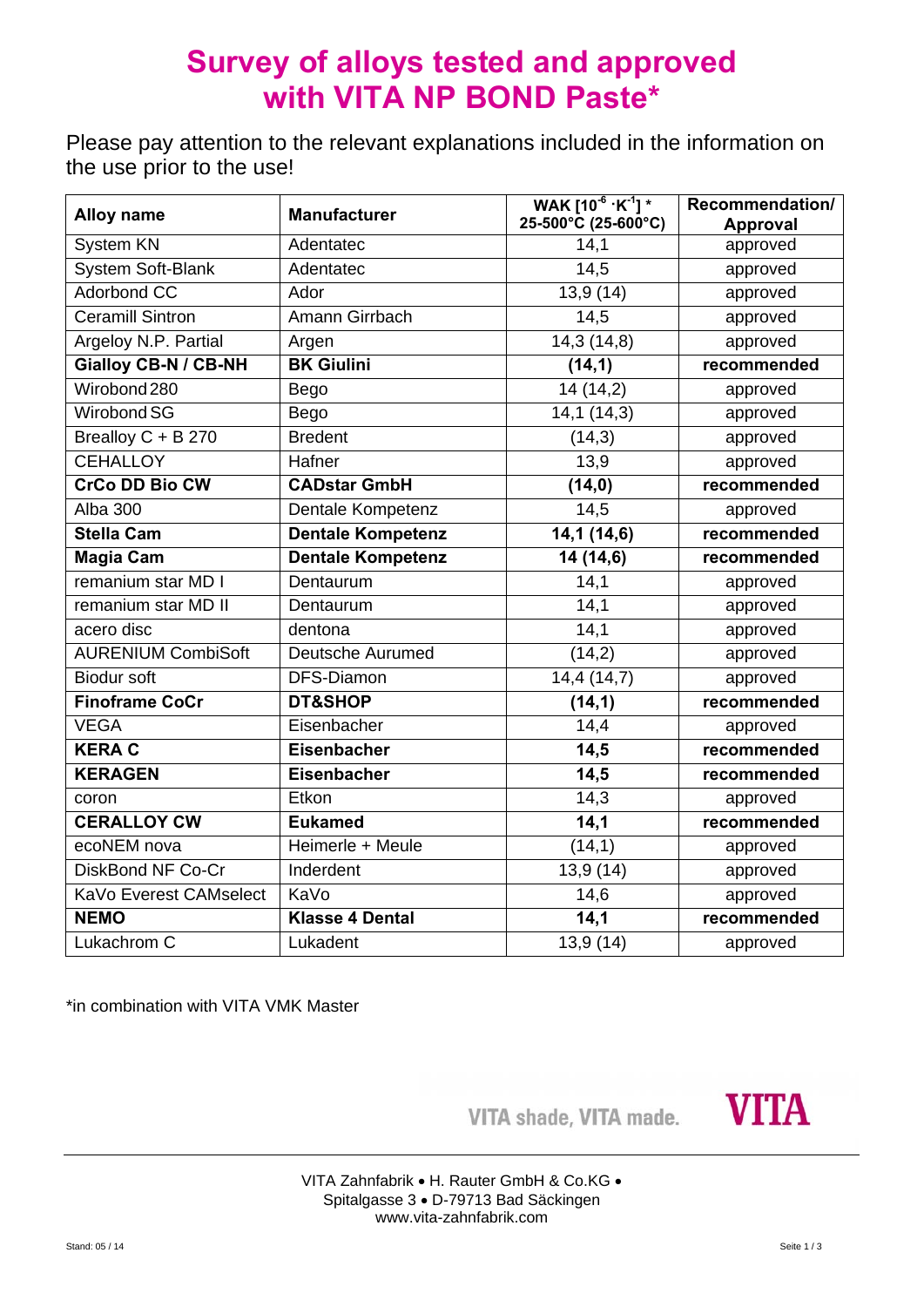# **Survey of alloys tested and approved with VITA NP BOND Paste\***

Please pay attention to the relevant explanations included in the information on the use prior to the use!

| <b>Alloy name</b>                                       | <b>Manufacturer</b>      | WAK $[10^{-6} \cdot K^{-1}]$ *<br>25-500°C (25-600°C) | Recommendation/<br><b>Approval</b> |
|---------------------------------------------------------|--------------------------|-------------------------------------------------------|------------------------------------|
| phantom star cc                                         | <b>Metaux Precieux</b>   | 14                                                    | approved                           |
| millCHROM                                               | millhouse                | 14,1                                                  | recommended                        |
| millCHROM premium                                       | millhouse                | 14,6                                                  | approved                           |
| NobelProcera Base Metal<br><b>Alloy Cobalt Chromium</b> | <b>Nobel Biocare</b>     | 14,1                                                  | approved                           |
| Starbond COS Disc basic                                 | <b>S&amp;S Scheftner</b> | 14                                                    | approved                           |
| <b>Tizian NEM</b>                                       | <b>Schütz</b>            | (14, 5)                                               | recommended                        |
| <b>SHERAALEOS-DISC</b>                                  | <b>SHERA</b>             | (14,1)                                                | recommended                        |
| <b>CoCr BioStar</b>                                     | <b>SILADENT</b>          | 14,5                                                  | approved                           |
| <b>InCoris NPM</b>                                      | Sirona                   | 14,5                                                  | approved                           |
| <b>InCoris NP</b>                                       | Sirona                   | 14,2                                                  | approved                           |
| Zeno NP Disc                                            | Wieland                  | 14,4                                                  | approved                           |
| Chrom-Cobalt                                            | Zirkonzahn               | 14,1                                                  | approved                           |

\*in combination with VITA VMK Master

VITA shade, VITA made.